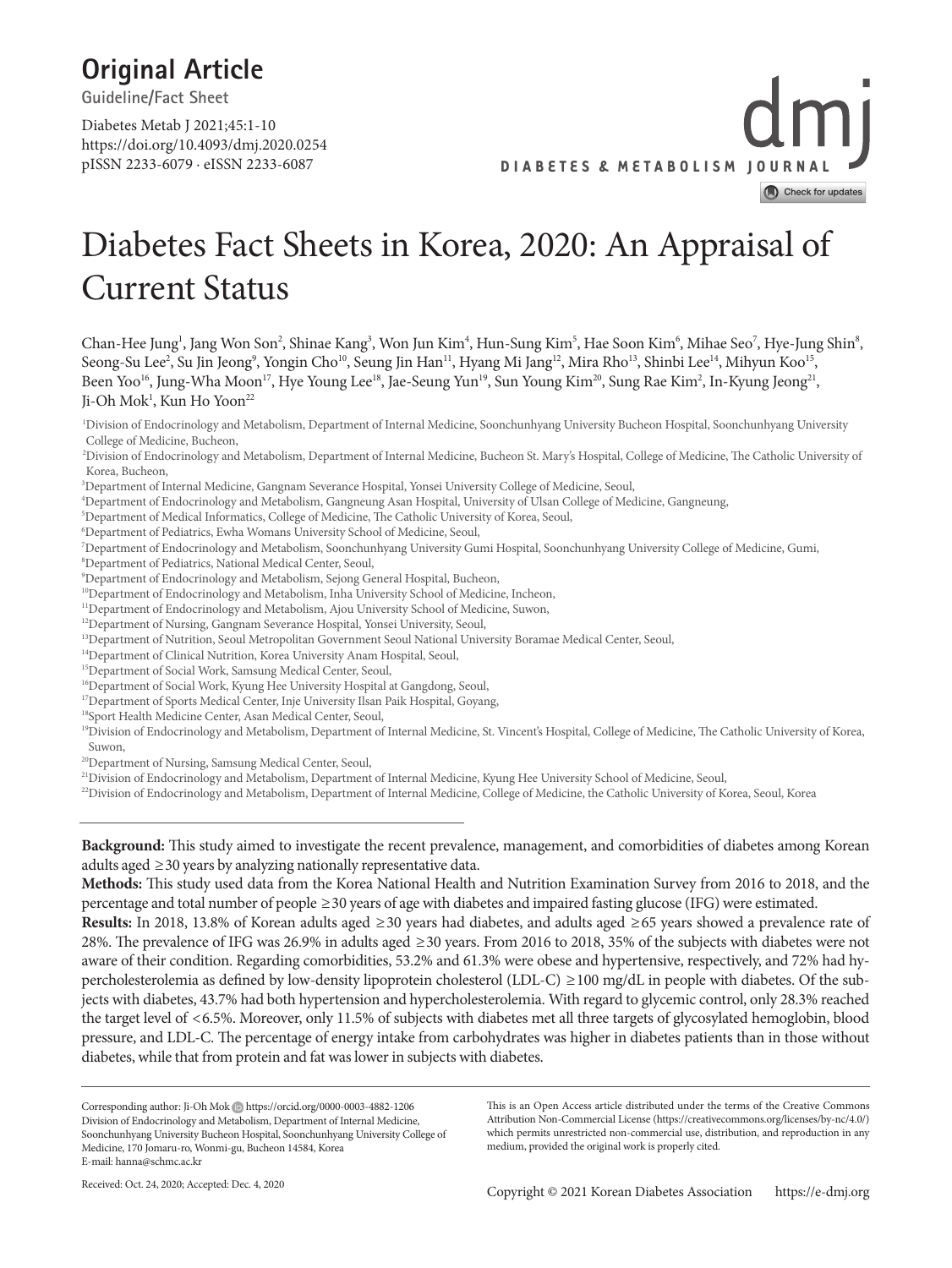Jung CH, et al.

**Conclusion:** The high prevalence and low control rate of diabetes and its comorbidities in Korean adults were confirmed. More stringent efforts are needed to improve the comprehensive management of diabetes to reduce diabetes-related morbidity and mortality.

**Keywords:** Comorbidity; Diabetes mellitus; Hypercholesterolemia; Hypertension; Prediabetic state; Prevalence

#### **INTRODUCTION**

Over the past few decades, the prevalence of diabetes has steadily increased [1-3]. Globally, 425 million people, representing 8.8% of the global adult population (20 to 79 years) in 2017 and 463 million (9.3%) in 2019, are estimated to be living with diabetes according to the International Diabetes Federation (IDF) Diabetes Atlas [1]. The global prevalence of diabetes has nearly doubled since 1980, rising from 4.7% to 9.3% in the adult population [2,3]. In addition, of the 463 million people living with diabetes, half (50.1%) are unaware of their condition [1].

A high burden of diabetes complications as well as diabetes itself have a significant impact on population health. Diabetes was the eighth leading cause of death among both sexes and the fifth leading cause of death in women in 2012 globally [4]. In Korea, diabetes was the sixth leading cause of death among both sexes [5]. In particular, age-standardized mortality due to diabetes was higher in Korea than in other countries that are part of the Organisation for Economic Co-operation and Development (OECD) [6]. Therefore, there is an urgent need to implement interventions that prevent diabetes, enhance its early detection, and promote lifestyle modifications and aggressive medical treatment to prevent or delay complications. In addition, valid and consistent estimates of diabetes prevalence are needed to evaluate the effect of interventions, compare trends over time, and estimate reaching diabetes targets.

Since 2012, the Korean Diabetes Association (KDA) has published Diabetes Fact Sheets (DFS) based on the Korea National Health and Nutrition Examination Survey (KNHANES), a nationwide survey conducted by the Korean Centers for Disease Control and Prevention (KCDC). The purpose of this DFS is to provide national representative statistics on the prevalence and numbers of diabetes and impaired fasting glucose (IFG) and the management status of diabetes and its comorbidities in Korea. The objective of this study was to investigate the prevalence, total number, management, and comorbidities of diabetes among Korean adults ≥30 years by analyzing nationally representative KNHANES data. In addition, energy intake and percentage of energy intake from each macronutrient were investigated among those with diabetes, previously diagnosed diabetes, and those without diabetes.

## **METHODS**

#### **Study population**

This study analyzed data from KNHANES VII (2016 to 2018). KNHANES is a population-based cross-sectional survey that employs a rolling sampling design involving a stratified, multistage, probability cluster survey of a representative sample of the Korean population [7,8]. It consists of three surveys: a health interview survey, a health examination survey, and a nutrition survey. The total number of subjects  $\geq$  30 years of age with diabetes and IFG were determined based on the National Population Census in 2018. We constructed two datasets from KNHANES as follows: (1) KNHANES 2018 and (2) KNHANES 2016 to 2018 (merged 3 years of data). Data from KNHANES 2018 were used to calculate the prevalence of diabetes and IFG. Data for KNHANES 2016 to 2018 (merged 3 years of data) were used to identify the management status of diabetes and comorbidities in diabetes and energy intake.

Informed consent was obtained during the process of KNHANES, and this manuscript was approved by the Institutional Review Board of Soonchunhyang University Bucheon Hospital (IRB No. 2020-05-001).

#### **Biochemical measurements**

After overnight fasting, fasting plasma glucose (FPG), total cholesterol (TC), high-density lipoprotein cholesterol (HDL-C), and triglyceride (TG) levels were measured using a Hitachi Autonomic Analyzer 7600 (Hitachi, Tokyo, Japan). Low-density lipoprotein cholesterol (LDL-C) was measured by direct assay for persons with TG >200 mg/dL (Hitachi Automatic Analyzer 7600). Thus, we used either directly measured or calculated LDL-C according to the Friedewald formula: LDL-C=TC– HDL-C–(TG/5) [9]. Glycosylated hemoglobin (HbA1c) levels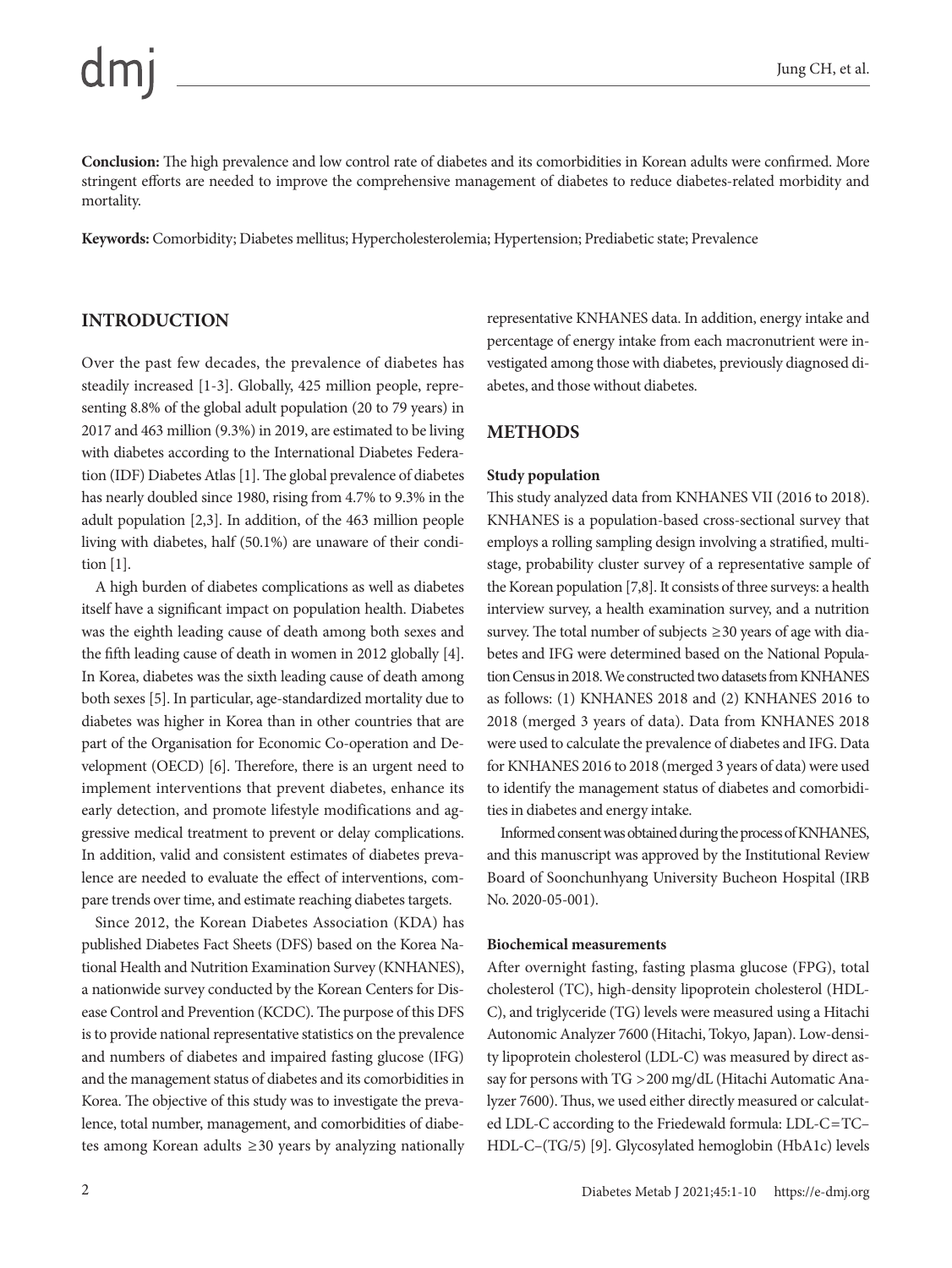were measured using high-performance liquid chromatography (HLC-723G7; Tosoh, Tokyo, Japan).

#### **Definitions of IFG, diabetes, and its related comorbidities**

The diagnosis of diabetes was based on FPG ≥126 mg/dL, current use of anti-diabetic medication(s), a previous history of diabetes, or HbA1c ≥6.5% [10]. IFG was defined by FPG in the range of 100 to 125 mg/dL among those without diabetes [10]. The glycemic control rate in diabetes was defined as the rate of people with HbA1c <6.5% among people with diabetes (%). Overweight was defined as a body mass index (BMI; weight in kilograms divided by the square of height in meters) ≥23.0 kg/m<sup>2</sup>, and obesity was defined as a BMI ≥25.0 kg/m<sup>2</sup> [11]. Abdominal obesity was defined as waist circumference ≥90 cm in men and ≥85 cm in women. Hypertension was defined as systolic blood pressure (SBP)  $\geq$  140 mm Hg or diastolic blood pressure (DBP) ≥90 mm Hg and/or current use of antihypertensive medications. Control of hypertension was defined as SBP and DBP <140/85 mm Hg according to the KDA clinical practice guideline for Diabetes 2019 [12]. Hypercholesterolemia was defined as LDL-C ≥100 mg/dL or current use of lipid-lowering medication(s), and control of hypercholesterolemia was defined as LDL-C <100 mg/dL [12,13]. The awareness rate was defined as the rate of people diagnosed with diabetes by a doctor among people with diabetes (%). The treatment rate was defined as the rate of people treated with antidiabetic drugs among people with diabetes (%). The definitions of health behaviors are as follows: current smoking: smoked at least five packs of cigarettes (100 cigarettes) during the lifetime; high-risk drinking: ≥7 glasses in men or ≥5 glasses in women on the same occasion on each of 2 or more days a week; regular walking exercise: ≥5 days/week and for ≥30 minutes/activity.

The daily food and energy intake were measured using a single day 24-hour dietary recall and semiquantitative food frequency questionnaire method [8]. For estimation of nutrient intake, the 2015 Dietary Reference Intake for Koreans was used [14]. Excessive energy intake was defined as the condition wherein the percentage of energy intake was greater than 125% of the estimated energy requirement recommended by the Korean Dietary Reference Intake [14]. The percentage of energy intake from carbohydrate, protein, and fat was calculated using the following methods: the percentage of energy intake from carbohydrate=(g of carbohydrate intake $\times$ 4)/[(g of carbohydrate intake×4)+(g of protein intake ×4)]+(g of fat intake×9)]×100; the percentage of energy intake from  $protein = (g \text{ of protein in-})$ 

take×4)/[(g of protein intake×4)+(g of carbohydrate intake× 4)+(g of fat intake $\times$ 9)] $\times$ 100; the percentage of energy intake from fat=(g of fat intake×9)/[(g of fat intake×9)+(g of carbohydrate intake $\times$ 4)+(g of protein intake $\times$ 4)] $\times$ 100.

#### **RESULTS**

#### **Prevalence of diabetes and IFG**

Table 1 shows the prevalence of diabetes and IFG in 2018. Among Korean adults aged ≥30 years in 2018, the prevalence of diabetes was 13.8% (4.94 million). The prevalence of diabetes among Korean adults aged ≥65 years was 27.6%. There were differences in diabetes prevalence by sex, age group, and household income. The prevalence of diabetes in men was higher than that in women (15.9% vs. 11.8%). The prevalence of diabetes increased with age in both sexes. The prevalence exceeded 10% in their forties for men, while for women, it exceeded 10% in their 50s. In the group aged 40 to 49 years, the prevalence of diabetes was 3.7 times higher in men than in women (13% vs. 3.5%). However, in individuals aged 70 years and older, diabetes was more prevalent in women than in men (29.4% vs. 28.8%). By household income quintile, the prevalence in the lowest household income quintile was 14.4%, while that in the highest quintile was 8.6%.

The prevalence of IFG in Korean adults aged ≥30 years in 2018 was 26.9% (9.48 million). IFG was more prevalent in men than in women (32% vs. 22%).

#### **Current status of managing diabetes**

From 2016 to 2018, only 65% of adults with diabetes were aware of their condition, and 60.1% were in treatment (oral hypoglycemic agent, 56%; insulin therapy, 4.1%) (Table 2). Most adults with previously diagnosed diabetes were being treated with oral hypoglycemic agents (86.1%), while 6.4% were treated with insulin with or without an oral hypoglycemic agent; 6.9% were not receiving any treatment for their disease (Supplementary Fig. 1). The glycemic control rate among people with diabetes was 28.3% for a target goal of HbA1c <6.5% (Supplementary Fig. 2). Of people with diabetes, 19.1% had HbA1c above 8.0%. According to the target level of the KDA treatment guidelines, 28.3% of people with diabetes achieved HbA1c <6.5%, 54.4% achieved blood pressure (BP) <140/85 mm Hg, and 53.3% achieved LDL-C <100 mg/dL.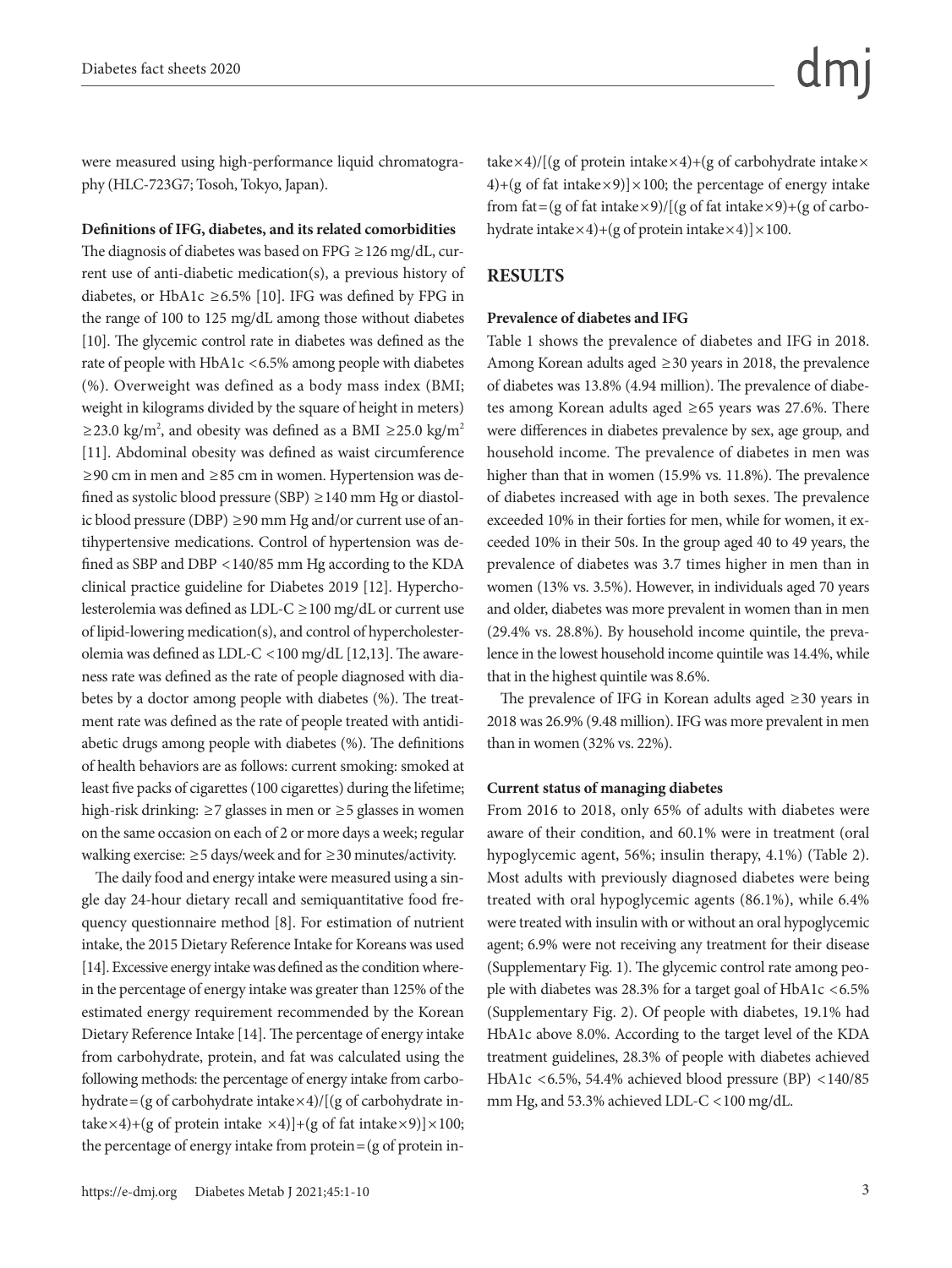# dm

**Comorbidities in adults with diabetes and health behaviors**

From 2016 to 2018, the prevalence of obesity and abdominal obesity in adults with diabetes was 53.2% (50.9% in men and 56.0% in women) and 54% (50.7% in men and 58.2% in women), respectively (Fig. 1). When obesity was categorized as class I to III, obesity class I (BMI 25.0 to 29.9  $\text{kg/m}^2$ ) accounted for 41.5% of diabetes, obesity class II (BMI 30.0 to 34.9 kg/m<sup>2</sup>) accounted for 10.1%, and obesity class III (BMI  $\geq$  35 kg/m<sup>2</sup>) accounted for 1.6%. Morbid obesity of class II and III was 11.7% in adults with diabetes. In addition, the estimated prevalence and control rate of comorbidities are presented in Table 3. The

prevalence of hypertension in adults with diabetes was 61.3%. Only 54.4% of adults with diabetes were controlled to the target

**Table 2.** Estimated proportion of awareness, treatment, and control within target glycosylated hemoglobin

| Variable     | Awareness,<br>$\frac{0}{0}$ | Treatment,<br>$\frac{0}{0}$ | Glucose management<br>$(<\!6.5\%)$ , % |
|--------------|-----------------------------|-----------------------------|----------------------------------------|
| $\geq$ 30 yr | 65                          | 60.1                        | 28.3                                   |
| Men          | 61.2                        | 56.6                        | 29.2                                   |
| Women        | 69.8                        | 64.6                        | 27.2                                   |
| $\geq 65$ yr | 77.9                        | 72.9                        | 29.3                                   |

**Table 1.** Estimated prevalence of adults with diabetes and impaired fasting glucose

|                                           |             | Diabetes    |             | Impaired fasting glucose |            |             |  |
|-------------------------------------------|-------------|-------------|-------------|--------------------------|------------|-------------|--|
| Variable                                  | Total       | Men         | Women       | Total                    | Men        | Women       |  |
| By age group, yr                          |             |             |             |                          |            |             |  |
| $\geq 30$                                 | 13.8(4,940) | 15.9(2,774) | 11.8(2,166) | 26.9(9,485)              | 32(5,535)  | 22(3,951)   |  |
| $\geq 65$                                 | 27.6(2,044) | 27.7 (879)  | 27.5(1,165) | 29.6(2,178)              | 31.6(993)  | 28.1(1,185) |  |
| $30 - 39$                                 |             | 3.7(95)     | 2.7(143)    |                          | 22.9(410)  | 11.4(891)   |  |
| $40 - 49$                                 |             | 13.0(148)   | 3.5(565)    |                          | 34 (826)   | 19.7(1,474) |  |
| $50 - 59$                                 |             | 17.9(476)   | 11.3(760)   |                          | 39(1,057)  | 25.1(1,656) |  |
| $60 - 69$                                 |             | 25.7(563)   | 19.0(720)   |                          | 31.8 (847) | 28.7 (891)  |  |
| $\geq$ 70                                 |             | 28.8 (883)  | 29.4 (586)  |                          | 31(810)    | 27.1(622)   |  |
| By family income (quintiles) <sup>a</sup> |             |             |             |                          |            |             |  |
| Quintile 1                                | 14.4        | 16.8        | 12          |                          |            |             |  |
| Quintile 2                                | 14          | 17.1        | 10.9        |                          |            |             |  |
| Quintile 3                                | 10.6        | 11.5        | 9.6         |                          |            |             |  |
| Quintile 4                                | 10.6        | 13.9        | 7.1         |                          |            |             |  |
| Quintile 5                                | 8.6         | 11.7        | 5.8         |                          |            |             |  |

Values are presented as percentages (number; thousands).





Fig. 1. Estimated proportion of adults with diabetes according to (A) body mass index (kg/m<sup>2</sup>) and (B) abdominal obesity. Values are presented as percentage.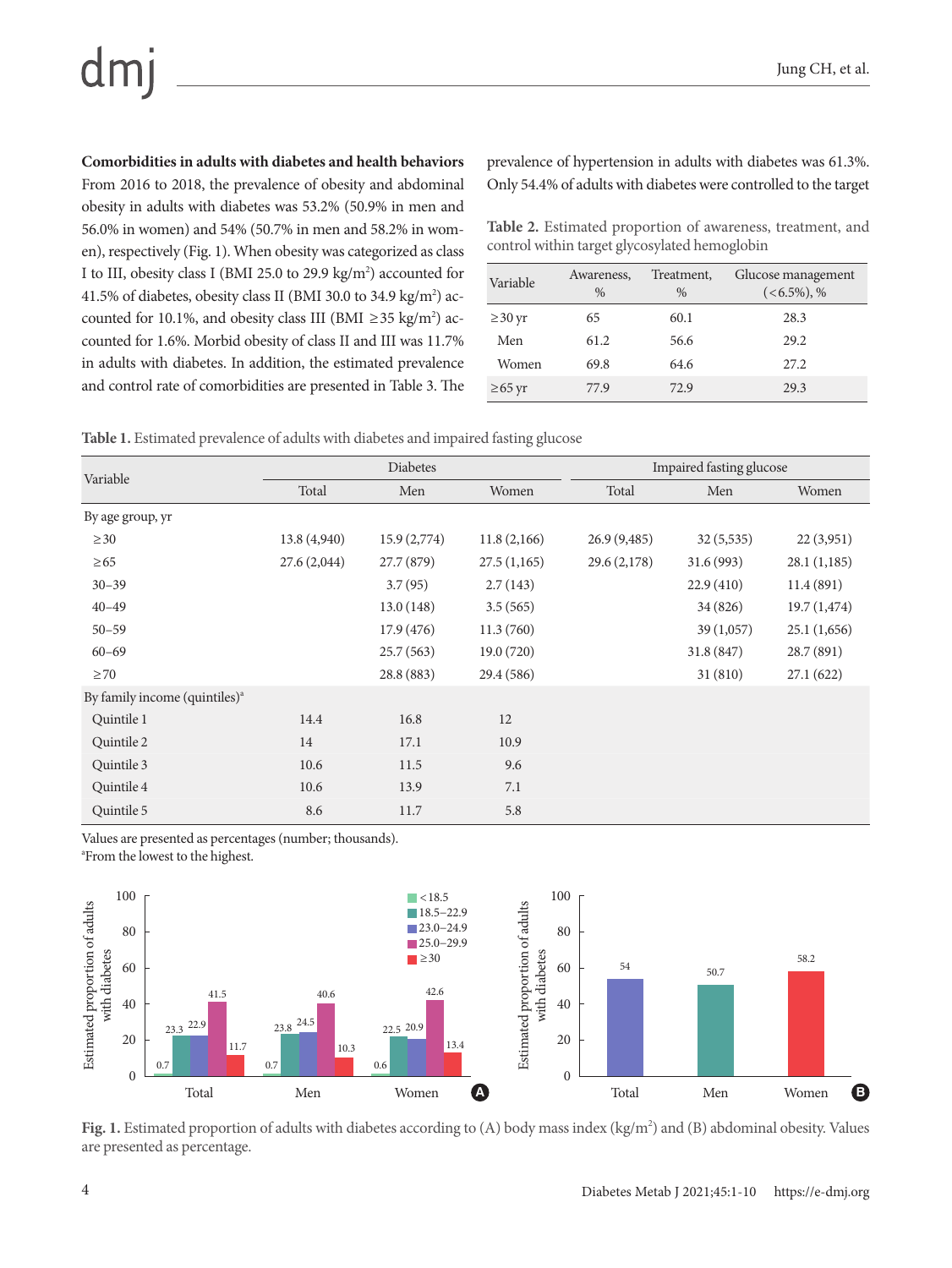| Variable     |               | Hypertension      |               | Hypercholesterolemia | Hypertension and<br>hypercholesterolemia |  |
|--------------|---------------|-------------------|---------------|----------------------|------------------------------------------|--|
|              | Prevalence, % | Treatment rate, % | Prevalence, % | Treatment rate, %    | Prevalence, %                            |  |
| $\geq$ 30 yr |               |                   |               |                      |                                          |  |
| Total        | 61.3          | 54.4              | 72            | 53.3                 | 43.7                                     |  |
| Men          | 58.9          | 51.6              | 67.2          | 55.3                 | 39.4                                     |  |
| Women        | 64.4          | 57.9              | 77.8          | 51                   | 49                                       |  |
| $\geq 65$ yr |               |                   |               |                      |                                          |  |
| Total        | 74.3          | 63.3              | 68.6          | 59.5                 | 51.4                                     |  |
| Men          | 67.3          | 69.6              | 63.1          | 60.6                 | 43.8                                     |  |
| Women        | 79.7          | 59.2              | 72.8          | 58.8                 | 57.2                                     |  |

**Table 3.** Estimated prevalence and control rate of comorbidities in adults with diabetes

**Table 4.** Percentage of energy intake from carbohydrate, protein, and fat among people with diabetes, diagnosed diabetes, and without diabetes

|          | Carbohydrate         |                          | Protein         |                      |                          | Fat          |                      |                          |              |
|----------|----------------------|--------------------------|-----------------|----------------------|--------------------------|--------------|----------------------|--------------------------|--------------|
| Variable | Total<br>diabetes, % | Diagnosed<br>diabetes, % | Non-DM,<br>$\%$ | Total<br>diabetes, % | Diagnosed<br>diabetes, % | Non-DM,<br>% | Total<br>diabetes, % | Diagnosed<br>diabetes, % | Non-DM,<br>% |
| Total    | 68.3                 | 69.9                     | 64.7            | 14.5                 | 14.1                     | 15.2         | 17.1                 | 16.0                     | 20.1         |
| Men      | 66.5                 | 68.3                     | 63.6            | 15.2                 | 14.8                     | 15.7         | 18.3                 | 16.9                     | 20.7         |
| Women    | 70.6                 | 71.5                     | 65.8            | 13.8                 | 13.4                     | 14.6         | 15.7                 | 15.0                     | 19.6         |

DM, diabetes mellitus.

level of BP. Regarding the prevalence of hypercholesterolemia, the prevalence was 72% when based on LDL-C >100 mg/dL or antilipidemic agents, and the control rate of hypercholesterolemia was 53.5%.

Regarding health behaviors, 21% were current smokers (men 34.9% vs. women 3.7%), 23.1% were high-risk drinkers (men 30.7% vs. women 6.8%), and 35.7% were walking regularly (men 36.4% vs. women 34.9%) among adults 30 years of age with diabetes (Supplementary Table 1).

#### **Prevalence of both hypertension and hypercholesterolemia in adults with diabetes**

The prevalence of both hypertension and hypercholesterolemia was 43.7% (39.4% in men, 49% in women) in adults ≥30 years of age with diabetes and 51.4% (43.8% in men, 57.2% in women) in adults ≥65 years (Table 3). Only 11.5% of subjects with diabetes met all three target levels (HbA1c <6.5%, BP <140/85 mm Hg, and LDL-C <100 mg/dL).

#### **Dietary intake in adults with diabetes from 2016 to 2018**

Total daily energy intake, excess energy intake, and percentage

of energy intake from macronutrients were evaluated among subjects with diabetes, with previously diagnosed diabetes, and those without diabetes (Table 4 and Fig. 2). Total energy intake and excess energy intake were higher in subjects without diabetes than in those with diabetes (total or previously diagnosed) (Fig. 2). The percentage of energy intake from carbohydrates was high in the diabetes group compared to those without diabetes (68.3% in diabetes, 69.9% in diagnosed diabetes, and 64.7% in without diabetes) (Table 4). On the other hand, the percentage of energy intake from protein and fat was lower in subjects with diabetes than in those without diabetes (for protein: 14.5% in diabetes, 14.1% in diagnosed diabetes, and 15.2% in without diabetes, respectively; for fat: 17.1% in diabetes, 16.0% in diagnosed diabetes, and 20.1% in without diabetes, respectively) (Table 4).

#### **DISCUSSION**

In 2018, the prevalence and estimated number of diabetes cases among adults ≥30 years were 13.8% and 4.94 million, respectively. The prevalence of diabetes steadily increased over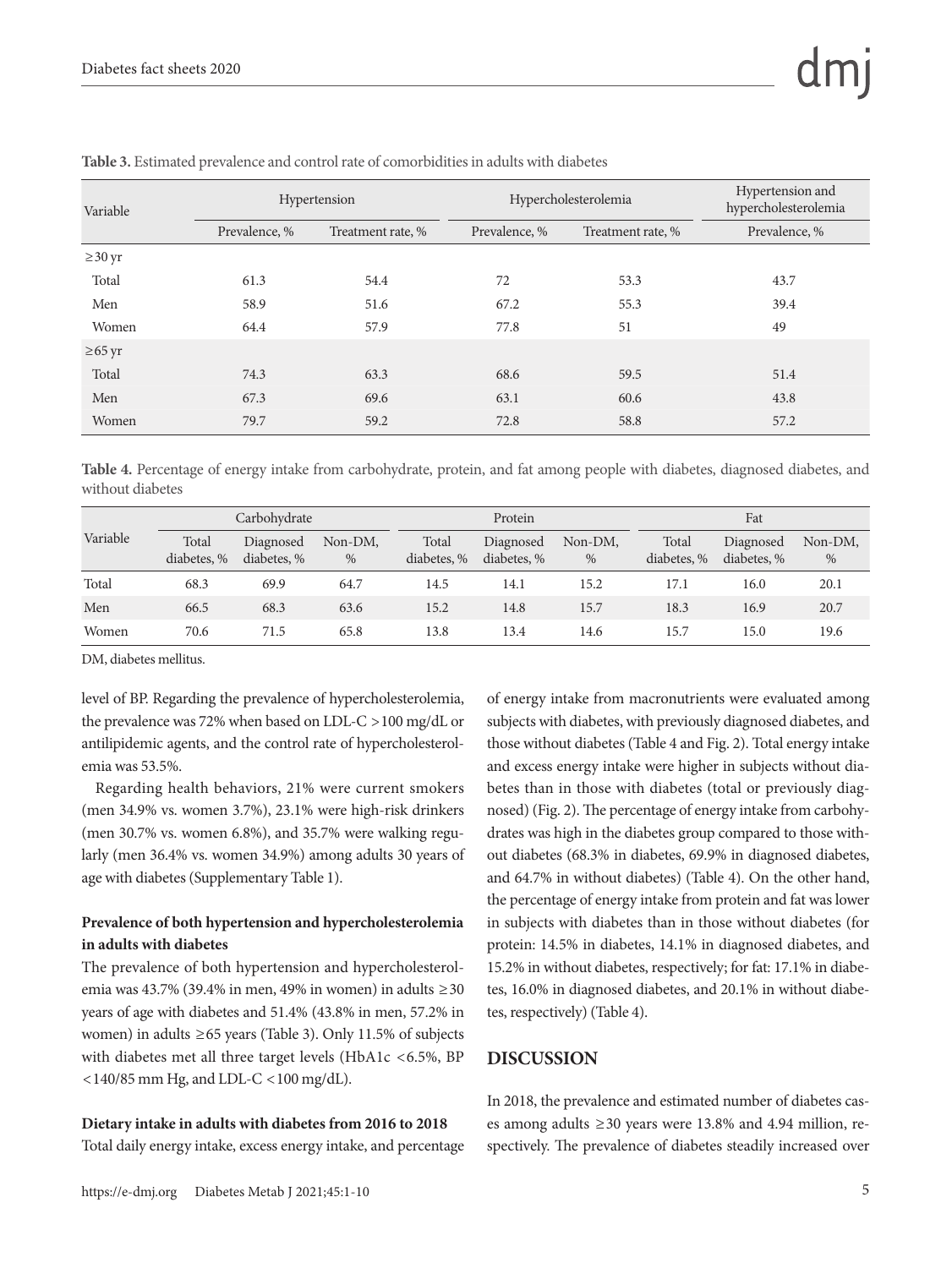

**Fig. 2.** (A) Total caloric intake and (B) excess caloric intake among people with diabetes, diagnosed diabetes, and without diabetes mellitus (DM).

17 years from 2001 (8.6%) to 2018 (13.8%) in adults ≥30 years of age in a nationally representative sample of Koreans [15-18]. HbA1c has been included in the diagnostic criteria for the diagnosis of diabetes since KNHANES 2011. More specifically HbA1c increased from 12.4% in 2011 to 14.5% in 2013 and then decreased slightly to 13.0% and 11.4% in 2014 and 2015, respectively [17,19]. Then, it increased again to 14.4% in 2016 and stayed at approximately 14% [18,20]. In addition, the estimated number of people with diabetes (30 to 79 years) has increased by 54% during the past 8 years, from 3.20 million in 2010 to 4.94 million in 2018 [18,21].

The global age-standardized diabetes prevalence has grown from 4.7% in 1980 to 8.5% in 2014, and this rise in prevalence has been compounded by population growth, aging, and increasing overweight or obesity, nearly quadrupling the number of adults with diabetes over these 35 years [3]. In the IDF Atlas, the global prevalence of diabetes in adults aged 20 to 79 years representing 138 countries was estimated to be 8.8% in 2017 and 9.3% in 2019 and is predicted to rise to 10.9% in 2045 [1]. Although it is difficult to fully compare differences in diabetes prevalence worldwide due to different data sources, study sample sizes, ages of the study population, and heterogeneity of definitions of diabetes, it is clear that the prevalence of diabetes has been steadily increasing for the past 3 decades globally.

Prevalence can be affected by the mortality and incidence of diabetes [22]. The prevalence can rise by improving the survival of people with diabetes and aging but can also decrease by decreasing or stabilizing the incidence. In Korea, the prevalence of diabetes has mainly increased due to population aging

and increasing obesity [23,24]. Recently, in terms of incidence, some countries, including Korea, have shown decreasing or stable incidences of diabetes for several possible reasons [22]. It might be starting to benefit from prevention activities of type 2 diabetes mellitus (T2DM) and reductions in the pool of undiagnosed diabetes through increased uptake of the national health screening program. Based on the reported DFS thus far, the trend of prevalence during the past 7 years in Korea appears stable at a high rather than substantial rise.

Consistent with the results of previous DFS 2016 and 2018, DFS 2020 also showed that the prevalence of diabetes increased with age in both sexes [18-20]. The prevalence of diabetes over the age of 65 was 27.6%, which was twice the prevalence of diabetes over the age of 30 (13.8%). Consistent with previous DFS and other countries, the prevalence of diabetes showed variations according to sex; that is, it was higher among men than women [18,19,25]. DFS 2020 also showed that lower family income level was associated with higher prevalence of diabetes in both sexes. The burden of diabetes has increased at a greater rate in low- and middle-income countries than in high-income countries globally [3].

In addition, the prevalence and estimated number of IFGs were 26.9% and 9.48 million in adults aged ≥30 years and 29.6% and 2.17 million in adults aged ≥65 years, respectively. The estimated number of IFGs in this group was already 1.3 million. The prevalence of IFG gradually increased from 24.8% in DFS 2016 to 25.3% in DFS 2018 and to 26.9% in DFS 2020. We investigated the distribution of IFG prevalence according to sex and age. A higher prevalence of IFG was observed in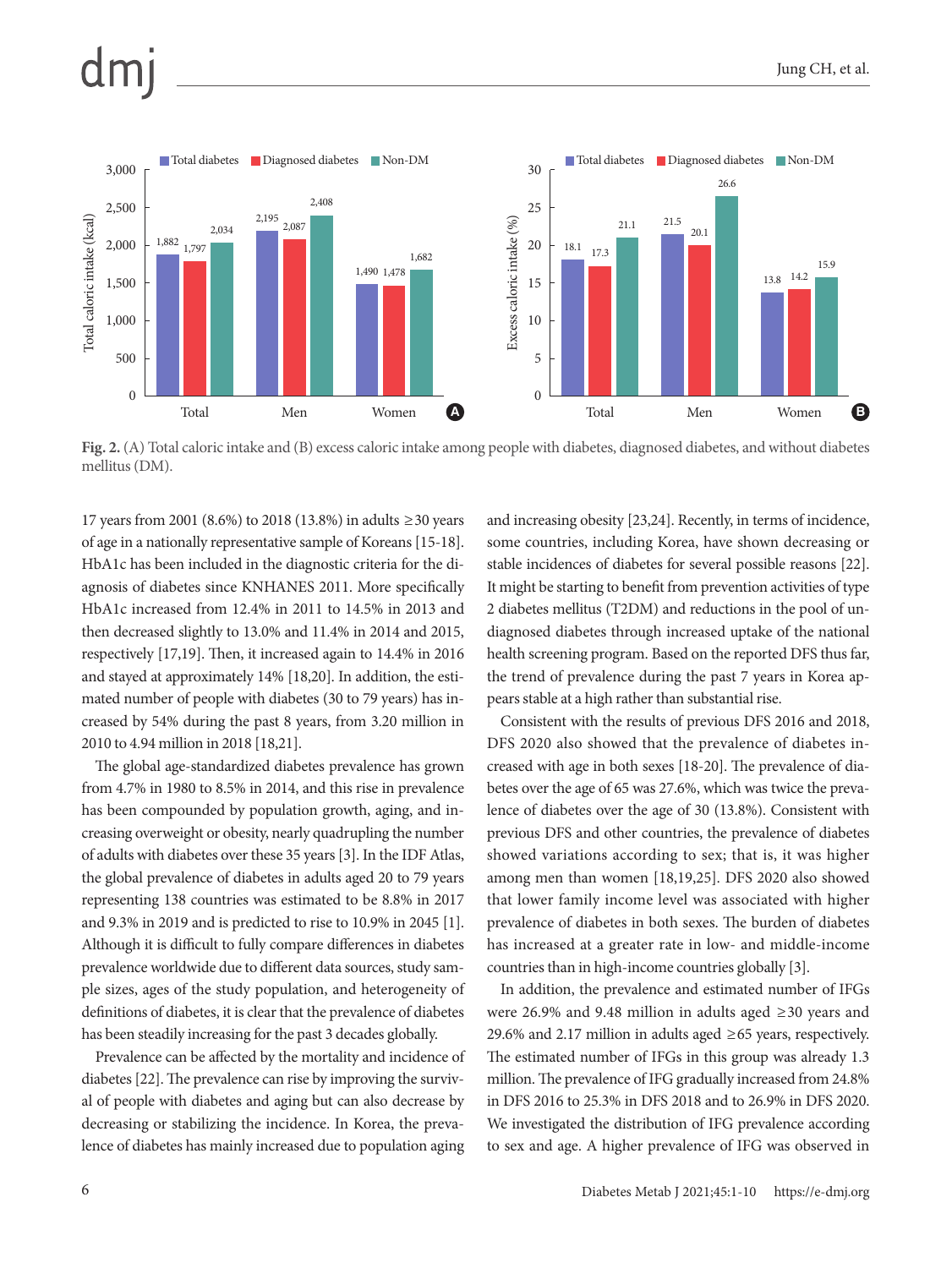men than in women at all ages. A drastic increase in the prevalence of IFG was observed among men aged 30 and 40 years and then decreased among elderly individuals above 60 years, whereas the prevalence among women showed a continuous increase with age. The estimated number of IFGs was reversed in both men and women for the elderly population aged above 70 years. Prevalence estimates of IFG reported in the literature vary greatly due to the diagnostic criteria used, the screening test, and characteristics of the study population [26-28]. A large meta-analysis of studies that reported prevalences in Caucasian and Asian cohorts estimated the IFG prevalence to be 53.1% [27]. In another meta-analysis, the mean overall prevalence of IFG in Europe was 8.4% (7.1 to 9.9) [28]. The prevalence of IFG is clearly increasing rapidly in all parts of the world. Because of the increasing risks of T2DM and cardiovascular disease (CVD) in prediabetic (IFG, impaired glucose tolerance) subjects and the possible reversibility of IFG, contrary to the irreversibility of diabetes, IFG has received increasingly widespread attention [29]. For the young age group, long-term exposure to IFG risks can lead to the early development of diabetes and vascular complications. Therefore, early identification of people with IFG and preventive lifestyle modifications should be strongly recommended.

Early intensive and continuous glucose control in people with diabetes can delay progression to microvascular and macrovascular complications. However, the effectiveness of these interventions at the population level has been unsatisfactory because considerable people with diabetes remain undiagnosed, and adherence to treatment may be low in the general population. In this study, the awareness and treatment of diabetes were 65% and 60.5%, respectively. Despite the improvements in screening and health promotion, 35% of the people with diabetes were unaware of their condition. In addition, 39.5% did not take treatment with glucose-lowering agents or modify their lifestyle. Nonetheless, the awareness and treatment proportion in this study were higher than those found in 2013 to 2016 (62.5% and 56.7%, respectively) and those found in China and Switzerland [18,30,31].

Regarding glycemic control, the rate of good glycemic control (HbA1c <6.5%) in people with diabetes rose steadily from 24.8% in 2013–2014 to 25.1% in 2013–2016 to 28.3% in 2016– 2018 [18,19]. The control rates of HbA1c <7.0% were 43.3%, 52.6%, and 56.9% in 2013–2014, 2013–2016, and 2016–2018, respectively [18,19]. In particular, the poor control rate (defined as HbA1c ≥9.0%) decreased steadily from 15.5% in 2013–2014 to 10.8% in 2013–2016 to 9.6% in 2016–2018 [18, 19]. Although the rate of good glycemic control of HbA1c <6.5% has increased steadily over the past 7 years, it is still as low as 30%.

Regarding health behaviors, the rate of current smoking decreased from 27.4% in DFS 2016 to 24.1% in DFS 2018 and to 21.1% in DFS 2020, but the rate of high-risk alcohol drinking increased from 21.9% in DFS 2016 to 23.1% in DFS 2020. The rate of regular walking did not improve (37.9% in DFS 2016, 36.0% in DFS 2018, and 35.7% in DFS 2020). Large reductions in smoking rates occurred in the 1970s and 1980s, followed by gradual reductions thereafter [32]. Korea is no exception. According to the study by Park [33] investigating adherence to dietary recommendations between diagnosed and undiagnosed subjects with T2DM using 1998 to 2012 KNHANES, adherence to moderate alcohol drinking habits decreased over time, as was observed in the current DFS. In the present study, high-risk drinking was defined as  $\geq$ 7 drinks/day in men,  $\geq$ 5 drinks/day in women, and 2 times/week, whereas moderate alcohol consumption was defined as ≤1–2 drinks/day in Park's study [33]. Although the definition of alcohol consumption was not identical between the two studies, the two studies all indicated decreasing trends in healthy alcohol consumption habits.

Adults with diabetes continue to have a two to three times higher rates of CVD than adults without diabetes [34]. An increased prevalence of the comorbid conditions obesity, hypertension, and dyslipidemia, along with poor rates of glucose control, may potentiate CVD risk. Therefore, intense efforts for the prevention and proper management of diabetes and comorbid diseases are required.

The prevalence of obesity steadily increased from 44.4% in 2011 to 48.6% in 2013–2014 to 50.4% in 2013–2016 and to 53.2% in 2016–2018 [18,19,24]. The rate of normal BMI was only 23.3% in this study. There has been little success in preventing and combating obesity despite global efforts and campaigns.

The prevalence of hypertension in diabetes increased (54.6% in 2011, 54.7% in 2013–2014, 55.3% in 2013–2016, and 61.3% in 2016–2018). However, the control rate of hypertension was improved compared to KNHANES in 2011 (25.2% in new DM, 39.9% in known DM), whereas it showed no improvement thereafter (69.1% in 2013–2014, 68.4% in 2013–2016, and 67.9% in 2016–2018) [35]. The prevalence of hypercholesterolemia in this study was much higher than that of previous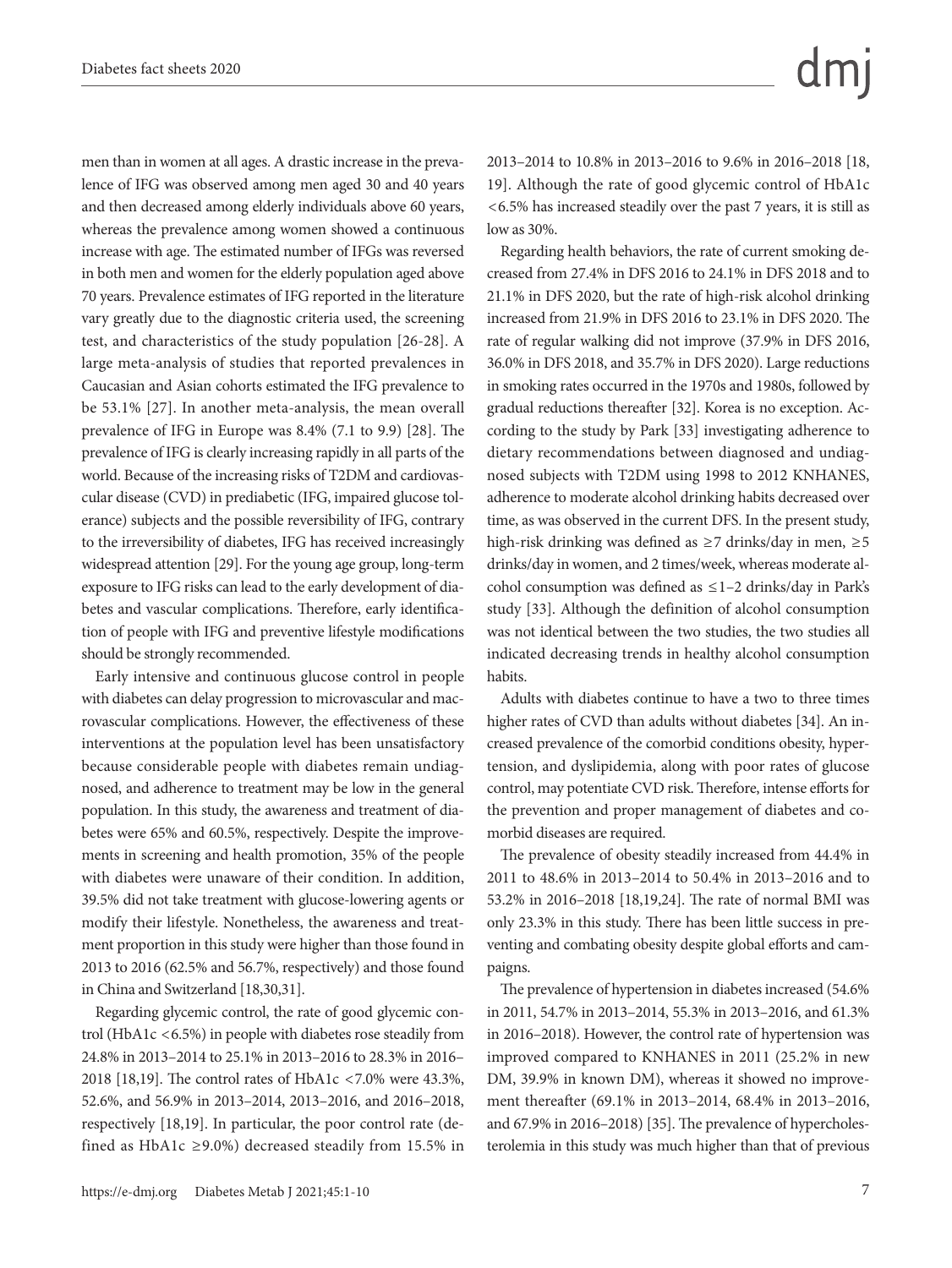# dm

reports (72% vs. 31.6% in 2013–2014 and 34.9% in 2013– 2016). This was largely caused by differences in the definition of hypercholesterolemia. Previous DFS defined hypercholesterolemia based on TC ≥240 mg/dL, whereas DFS 2020 defined hypercholesterolemia as LDL-C  $\geq$  100 mg/dL. In this study, when it was defined based on TC ≥240 mg/dL, the prevalence was 42.4% (37.1% in men, 49.1% in women, data not shown). Therefore, we cannot directly compare the differences in the prevalence of hypercholesterolemia between studies. The control rate of hypercholesterolemia as LDL-C <100 mg/dL increased somewhat from 49.8% in 2013–2016 to 55.3% in this study. In addition, nearly half of people with diabetes had both hypertension and hypercholesterolemia (43.7% in adults ≥30 years and 51.4% in adults ≥65 years).

The comprehensive management of diabetes through achievement of ABC clinical targets (A, HbA1c <6.5%; B, BP <140/85 mm Hg; C, LDL-C <100 mg/dL) is important to prevent and delay vascular complications. However, only 11.5% of subjects achieved all three ABC targets in this study. Although all target achievement rates were still low, they showed increasing trends (9.4% in 2013–2014, 8.4% in 2013–2016, and 11.5% in 2016–2018).

In the present fact sheet, we investigated the total energy intake, excess energy intake, and percentage of energy intake from each macronutrient among people with diabetes, with previously diagnosed diabetes, and those without diabetes. Less energy, protein, and fat intake and more carbohydrate intake were shown in people with diabetes than in people without diabetes. Although there is no ideal percentage of macronutrients or eating patterns that can apply to all people with diabetes, low carbohydrate and lower caloric intake have been a focus in diabetes [36]. In particular, Koreans traditionally have a high carbohydrate eating pattern; therefore, they have been recommended to eat fewer carbohydrates [37]. Relatively, modification of protein intake has been less of a focus, although low protein intake in Korea has been previously reported [37]. Regarding fat, people with diabetes may have a tendency and make an effort to eat less fat to control diabetesassociated comorbidities, such as obesity and hypercholesterolemia. Lee et al. [37] evaluated food patterns of a high-carbohydrate diet among the Korean general population aged ≥20 years using data from the 2013 to 2015 KNHANES. Fifty-eight percent of men and 60% of women exceeded the recommended range of carbohydrate intake. A higher carbohydrate diet was associated with intake of low energy and saturated fats,

containing foods, such as meat, fish, eggs, beans, and milk. Energy intake decreased across the carbohydrate groups. They found a positive association of dietary carbohydrates with metabolic disease. Our study showed that higher carbohydrate intake and lower energy intake were observed in the diabetes group than in the non-diabetes group irrespective of diagnosed or undiagnosed diabetes. Regarding the lower energy intake in the diabetes group, underreporting food intake has been suggested as a problem in diabetic patients [38]. Park [33] investigated the levels of adherence to dietary recommendations between diagnosed and undiagnosed subjects with T2DM in Korea from 1998 to 2012 KNHANES. The overall adherence levels to dietary recommendations were low regardless of awareness of disease. One of the least followed recommendations was moderating carbohydrate consumption. Both diagnosed and undiagnosed T2DM subjects had a low level of adherence in limiting carbohydrate consumption to 50% to 60% of total energy intake, with only 10% to 20% of subjects following this guideline. Carbohydrate intake is higher in the Korean population than in other Asian and Western populations [39,40]. However, another recent report demonstrated that the food sources of energy intake are changing [41]. Nonetheless, carbohydrate intake is still high in Korea. Because there were several limitations to assessing the nutritional patterns of Korean people with diabetes, the data should be interpreted with caution. First, because the study design was crosssectional, we do not know whether the pattern in subjects' diets would contribute to the development of their disease or has been changed because of their diseases. In addition, the 1-day 24-hour recall report may not reflect the usual dietary intake of the people, and the retrospective assessment of dietary intake may induce some measurement errors. Further longitudinal studies are necessary to understand why diabetic patients showed higher carbohydrate and less energy intake than their nondiabetic counterparts.

with more grains and fruit but little consumption of protein-

In conclusion, a stable high prevalence of diabetes, a steadily increasing prevalence of IFG, and a low glycemic control rate in people with diabetes were again confirmed. In addition, nearly half of people with diabetes had both hypertension and hypercholesterolemia, and the target achievement rate was still very low. Therefore, more stringent efforts are needed to prevent the development of diabetes and improve the comprehensive management of diabetes to reduce diabetes-related morbidity and mortality.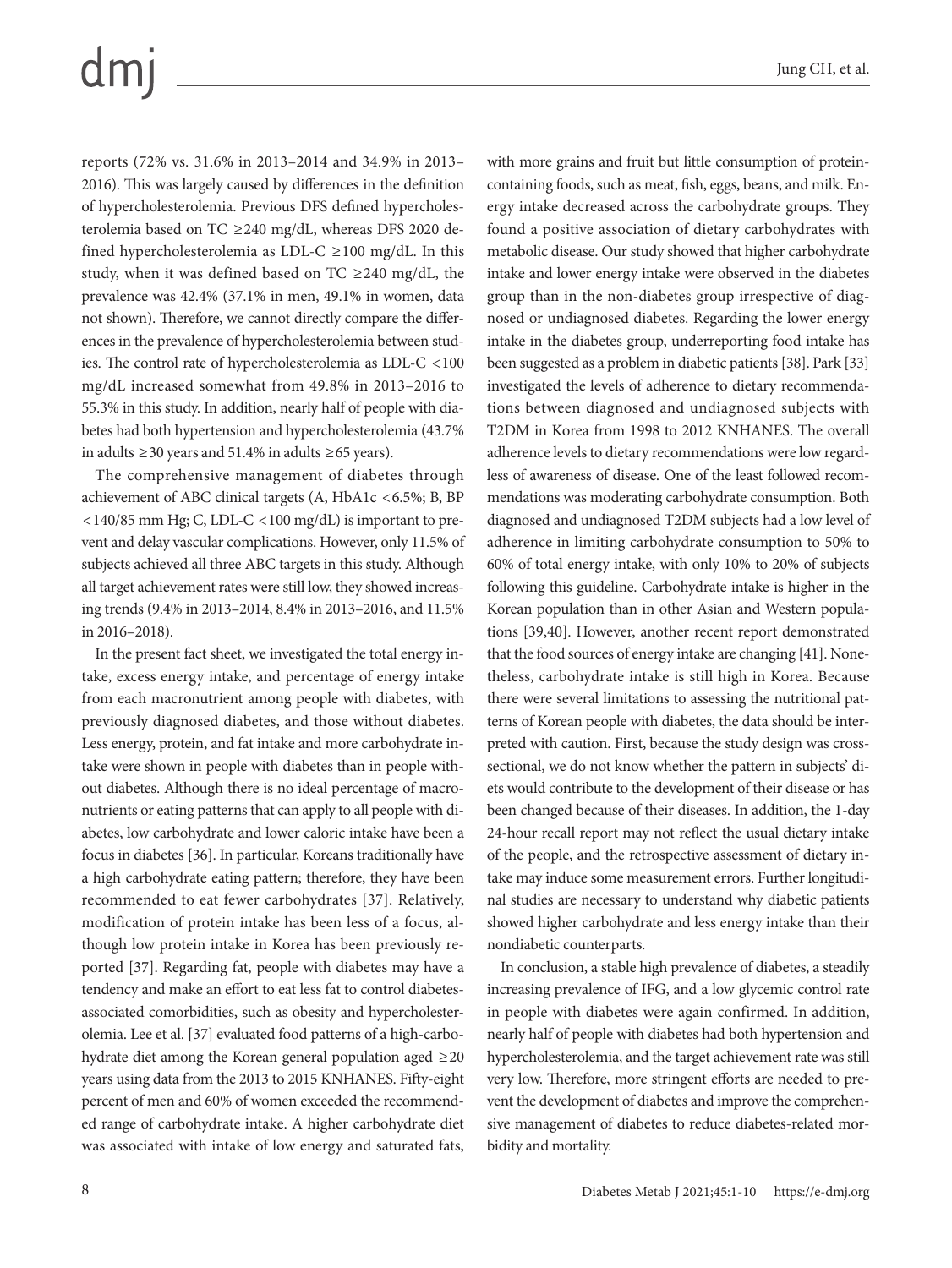#### **SUPPLEMENTARY MATERIALS**

Supplementary materials related to this article can be found online at https://doi.org/10.4093/dmj.2020.0254

## **CONFLICTS OF INTEREST**

No potential conflict of interest relevant to this article was reported.

## **AUTHOR CONTRIBUTIONS**

Conception or design: C.H.J., W.J.K., H.S.K., S.J.J., J.O.M. Acquisition, analysis, or interpretation of data: C.H.J., J.W.S., S.Y.K., H.S.K., M.S., H.J.S., S.S.L., Y.C., S.J.H., H.M.J., M.R., S.L., S.R.K.

Drafting the work or revising: C.H.J., S.J.J., M.K., B.Y., J.W.M., H.Y.L., J.S.Y.

Final approval of the manuscript: C.H.J., W.J.K., H.S.K., S.J.J., S.Y.K., S.R.K., I.K.J., J.O.M., K.H.Y.

#### **ORCID**

Chan-Hee Jung *https://orcid.org/0000-0001-8988-0187* Ji-Oh Mok *https://orcid.org/0000-0003-4882-1206*

#### **FUNDING**

None

#### **ACKNOWLEDGMENTS**

This study was supported by The Korean Diabetes Association.

#### **REFERENCES**

- 1. Saeedi P, Petersohn I, Salpea P, Malanda B, Karuranga S, Unwin N, et al. Global and regional diabetes prevalence estimates for 2019 and projections for 2030 and 2045: results from the International Diabetes Federation Diabetes Atlas, 9th edition. Diabetes Res Clin Pract 2019;157:107843.
- 2. World Health Organization: Global report on diabetes. Available from: https://apps.who.int/iris/handle/10665/204871 (cited 2020 Dec 18).
- 3. NCD Risk Factor Collaboration (NCD-RisC). Worldwide

trends in diabetes since 1980: a pooled analysis of 751 population-based studies with 4.4 million participants. Lancet 2016; 387:1513-30.

- 4. World Health Organization: WHO Mortality Database. Available from: https://www.who.int/healthinfo/statistics/mort/en/ (cited 2020 Dec 18).
- 5. Statistics Korea: Causes of death statistics in 2018. Available from: http://kostat.go.kr (cited 2020 Dec 18).
- 6. Organisation for Economic Co-operation and Development (OECD): Health care quality indicators: primary care. Available from: [http://www.oecd.org/els/health-systems/hcqi-primary](http://www.oecd.org/els/health-systems/hcqi-primary-care.htm)[care.htm](http://www.oecd.org/els/health-systems/hcqi-primary-care.htm) (cited 2020 Dec 18).
- 7. Kweon S, Kim Y, Jang MJ, Kim Y, Kim K, Choi S, et al. Data resource profile: the Korea National Health and Nutrition Examination Survey (KNHANES). Int J Epidemiol 2014;43:69-77.
- 8. Ministry of Health and Welfare: Korean National Health and Nutrition Examination Survey (KNHANES). Available from: http://knhanes.cdc.go.kr (cited 2020 Dec 18).
- 9. Friedewald WT, Levy RI, Fredrickson DS. Estimation of the concentration of low-density lipoprotein cholesterol in plasma, without use of the preparative ultracentrifuge. Clin Chem 1972; 18:499-502.
- 10. American Diabetes Association. Diagnosis and classification of diabetes mellitus. Diabetes Care 2014;37 Suppl 1:S81-90.
- 11. Oh SW, Shin SA, Yun YH, Yoo T, Huh BY. Cut-off point of BMI and obesity-related comorbidities and mortality in middle-aged Koreans. Obes Res 2004;12:2031-40.
- 12. Kim MK, Ko SH, Kim BY, Kang ES, Noh J, Kim SK, et al. 2019 Clinical practice guidelines for type 2 diabetes mellitus in Korea. Diabetes Metab J 2019;43:398-406.
- 13. Committee of Clinical Practice Guideline of the Korean Society of Lipid and Atherosclerosis. Korean guidelines for the management of dyslipidemia. 4th ed. Seoul: The Korean Society of Lipid and Atherosclerosis; 2018.
- 14. Ministry of Health and Welfare. Dietary reference intakes for Koreans 2015. Sejong: The Korean Nutrition Society; 2015.
- 15. Choi YJ, Kim HC, Kim HM, Park SW, Kim J, Kim DJ. Prevalence and management of diabetes in Korean adults: Korea National Health and Nutrition Examination Surveys 1998-2005. Diabetes Care 2009;32:2016-20.
- 16. Kim DJ. The epidemiology of diabetes in Korea. Diabetes Metab J 2011;35:303-8.
- 17. Jeon JY, Ko SH, Kwon HS, Kim NH, Kim JH, Kim CS, et al. Prevalence of diabetes and prediabetes according to fasting plasma glucose and HbA1c. Diabetes Metab J 2013;37:349-57.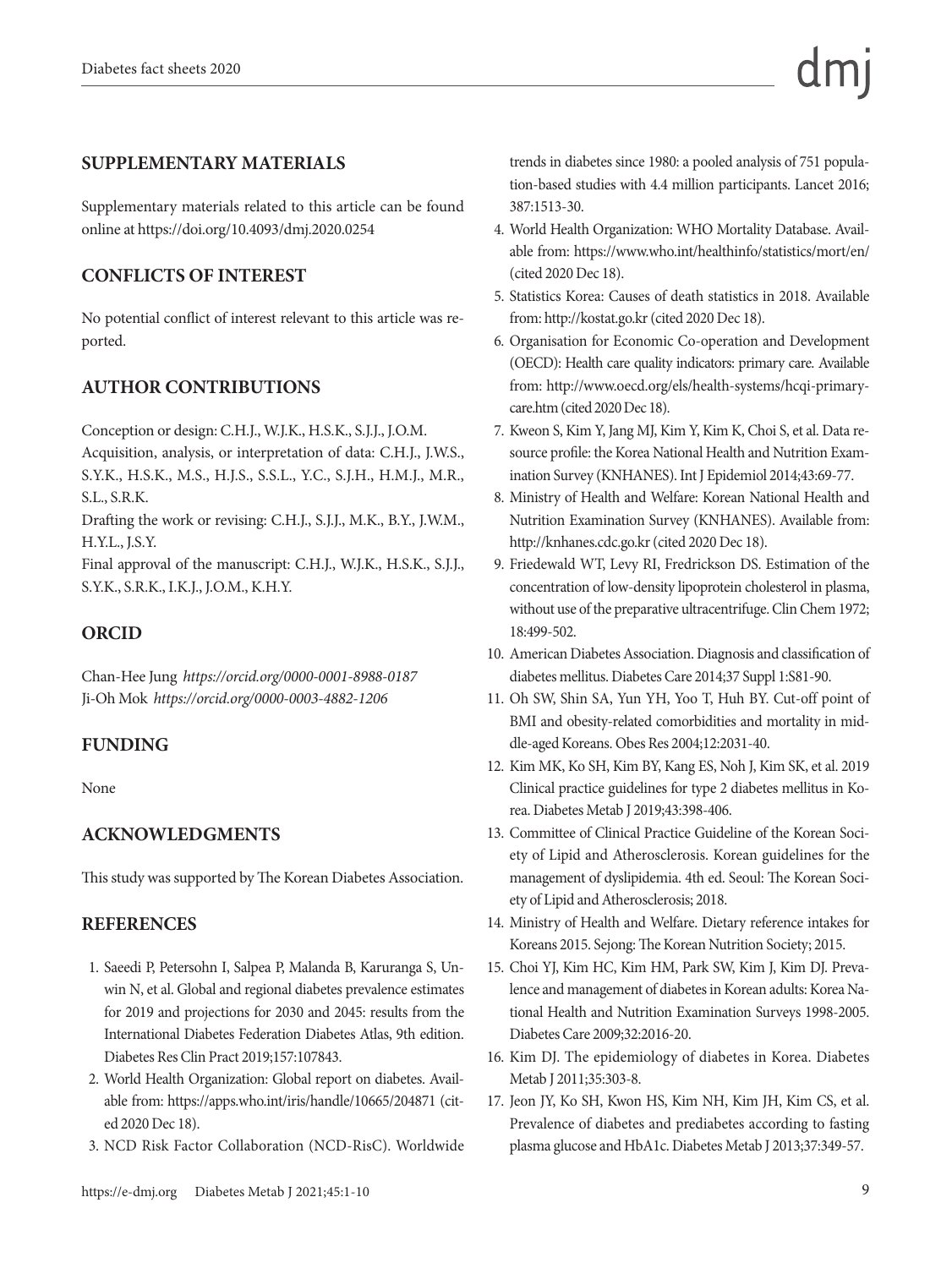- 18. Kim BY, Won JC, Lee JH, Kim HS, Park JH, Ha KH, et al. Diabetes fact sheets in Korea, 2018: an appraisal of current status. Diabetes Metab J.2019;43:487-94.
- 19. Won JC, Lee JH, Kim JH, Kang ES, Won KC, Kim DJ, et al. Diabetes fact sheet in Korea, 2016: an appraisal of current status. Diabetes Metab J 2018;42:415-24.
- 20. Korean Diabetes Association: Diabetes fact sheet in Korea 2020. Available from: [https://www.diabetes.or.kr/pro/news/](https://www.diabetes.or.kr/pro/news/admin.php?category=A&code=admin&number=1972&mode=view) [admin.php?category=A&code=admin&number=1972&mode](https://www.diabetes.or.kr/pro/news/admin.php?category=A&code=admin&number=1972&mode=view) [=view](https://www.diabetes.or.kr/pro/news/admin.php?category=A&code=admin&number=1972&mode=view) (cited 2020 Dec 18).
- 21. Korean Diabetes Association: Diabetes fact sheet in Korea 2012. Available from: [https://www.diabetes.or.kr/pro/news/admin.](https://www.diabetes.or.kr/pro/news/admin.php?category=A&code=admin&number=1972&mode=view) [php?category=A&code=admin&number=1972&mode=view](https://www.diabetes.or.kr/pro/news/admin.php?category=A&code=admin&number=1972&mode=view) (cited 2020 Dec 18).
- 22. Magliano DJ, Islam RM, Barr EL, Gregg EW, Pavkov ME, Harding JL, et al. Trends in incidence of total or type 2 diabetes: systematic review. BMJ 2019;366:l5003.
- 23. Ha KH, Kim DJ. Trends in the diabetes epidemic in Korea. Endocrinol Metab (Seoul) 2015;30:142-6.
- 24. Kim CS, Ko SH, Kwon HS, Kim NH, Kim JH, Lim S, et al. Prevalence, awareness, and management of obesity in Korea: data from the Korea National Health and Nutrition Examination Survey (1998-2011). Diabetes Metab J 2014;38:35-43.
- 25. Chen CM, Yeh MC. The prevalence and determinants of impaired fasting glucose in the population of Taiwan. BMC Public Health 2013;13:1123.
- 26. Blum J, Aeschbacher S, Schoen T, Bossard M, Pumpol K, Brasier N, et al. Prevalence of prediabetes according to hemoglobin A1c versus fasting plasma glucose criteria in healthy adults. Acta Diabetol 2015;52:631-2.
- 27. Yip WC, Sequeira IR, Plank LD, Poppitt SD. Prevalence of prediabetes across ethnicities: a review of impaired fasting glucose (IFG) and impaired glucose tolerance (IGT) for classification of dysglycaemia. Nutrients 2017;9:1273.
- 28. Eades CE, France EF, Evans JM. Prevalence of impaired glucose regulation in Europe: a meta-analysis. Eur J Public Health 2016;26:699-706.
- 29. Tabak AG, Herder C, Rathmann W, Brunner EJ, Kivimaki M. Prediabetes: a high-risk state for diabetes development. Lancet 2012;379:2279-90.
- 30. Kaiser A, Vollenweider P, Waeber G, Marques-Vidal P. Prevalence, awareness and treatment of type 2 diabetes mellitus in Switzerland: the CoLaus study. Diabet Med 2012;29:190-7.
- 31. Hu M, Wan Y, Yu L, Yuan J, Ma Y, Hou B, et al. Prevalence, awareness and associated risk factors of diabetes among adults in Xi'an, China. Sci Rep 2017;7:10472.
- 32. Cummings KM, Proctor RN. The changing public image of smoking in the United States: 1964-2014. Cancer Epidemiol Biomarkers Prev 2014;23:32-6.
- 33. Park K. Trends in adherence to dietary recommendations among Korean type 2 diabetes mellitus patients. Nutr Res Pract 2015;9:658-66.
- 34. Emerging Risk Factors Collaboration, Sarwar N, Gao P, Seshasai SR, Gobin R, Kaptoge S, et al. Diabetes mellitus, fasting blood glucose concentration, and risk of vascular disease: a collaborative meta-analysis of 102 prospective studies. Lancet 2010;375:2215-22.
- 35. Ko SH, Kwon HS, Kim DJ, Kim JH, Kim NH, Kim CS, et al. Higher prevalence and awareness, but lower control rate of hypertension in patients with diabetes than general population: the fifth Korean National Health and Nutrition Examination Survey in 2011. Diabetes Metab J 2014;38:51-7.
- 36. Korean Diabetes Association. Treatment guideline for diabetes. 6th ed. Seoul: Korean Diabetes Association; 2019.
- 37. Lee YJ, Song S, Song Y. High-carbohydrate diets and food patterns and their associations with metabolic disease in the Korean population. Yonsei Med J 2018;59:834-42.
- 38. Salle A, Ryan M, Ritz P. Underreporting of food intake in obese diabetic and nondiabetic patients. Diabetes Care 2006;29:2726- 7.
- 39. Park SH, Lee KS, Park HY. Dietary carbohydrate intake is associated with cardiovascular disease risk in Korean: analysis of the third Korea National Health and Nutrition Examination Survey (KNHANES III). Int J Cardiol 2010;139:234-40.
- 40. Lee H, Kim M, Daly BJ. Nutritional patterns of Korean diabetic patients: an exploratory study. Int Nurs Rev 2008;55:442-6.
- 41. Yun S, Kim HJ, Oh K. Trends in energy intake among Korean adults, 1998-2015: results from the Korea National Health and Nutrition Examination Survey. Nutr Res Pract 2017;11:147-54.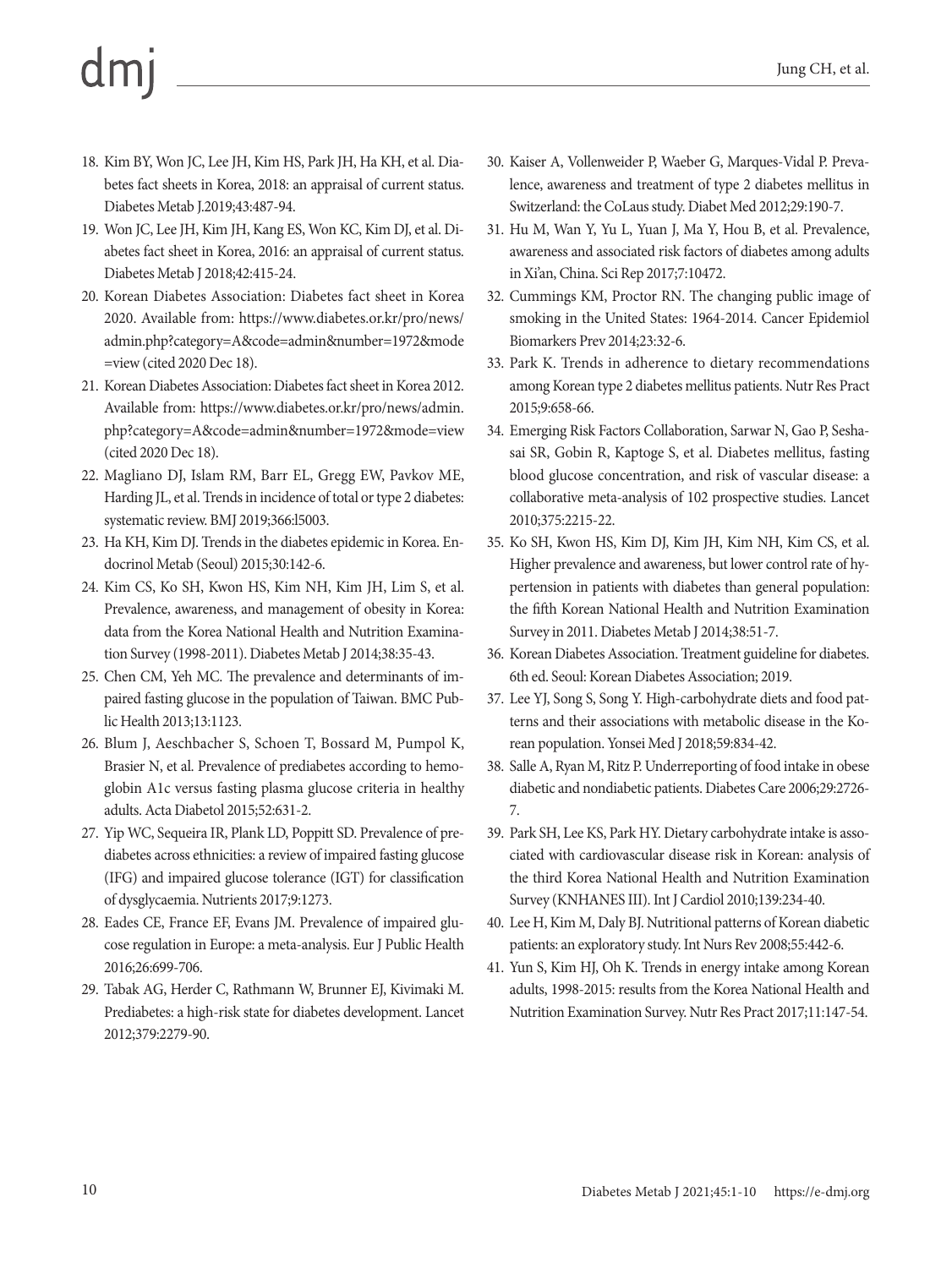| Variable     | Current smoking, % | High-risk drinking, % | Regular walking exercise, % |
|--------------|--------------------|-----------------------|-----------------------------|
| $\geq$ 30 yr |                    |                       |                             |
| Total        | 21.1               | 23.1                  | 35.7                        |
| Men          | 34.9               | 30.7                  | 36.4                        |
| Women        | 3.7                | 6.8                   | 34.9                        |
| $\geq 65$ yr |                    |                       |                             |
| Total        | 9.8                | 9                     | 32.5                        |
| Men          | 20                 | 13.4                  | 38.2                        |
| Women        | 1.8                | 2.2                   | 28.2                        |

**Supplementary Table 1.** Estimated proportion of health behaviors in adults with diabetes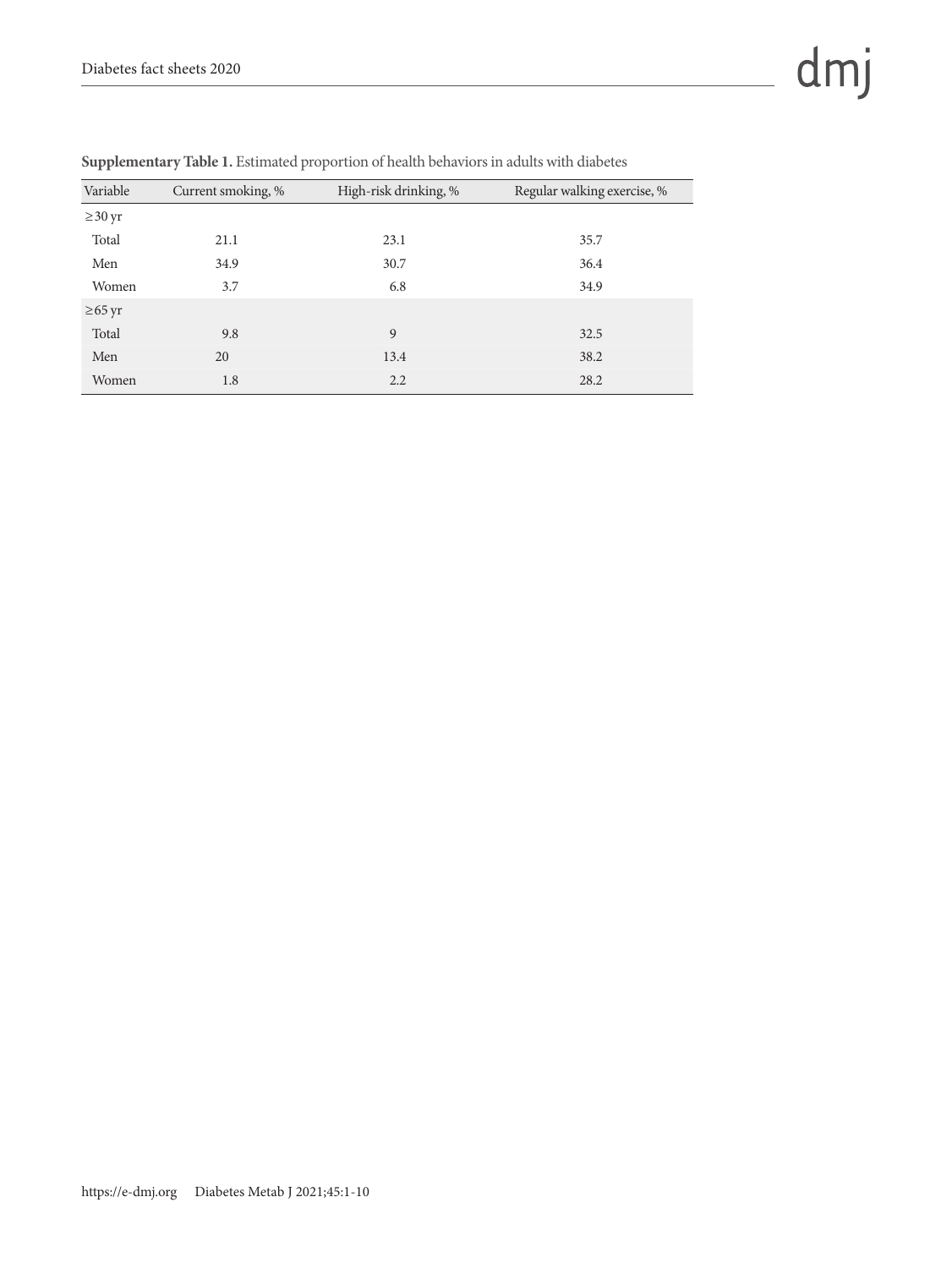

 $dmj$ 

**Supplementary Fig. 1.** Estimated proportion of adults with diabetes according to type of treatment for hyperglycemia. (A) Total diabetes. (B) Diagnosed diabetes.